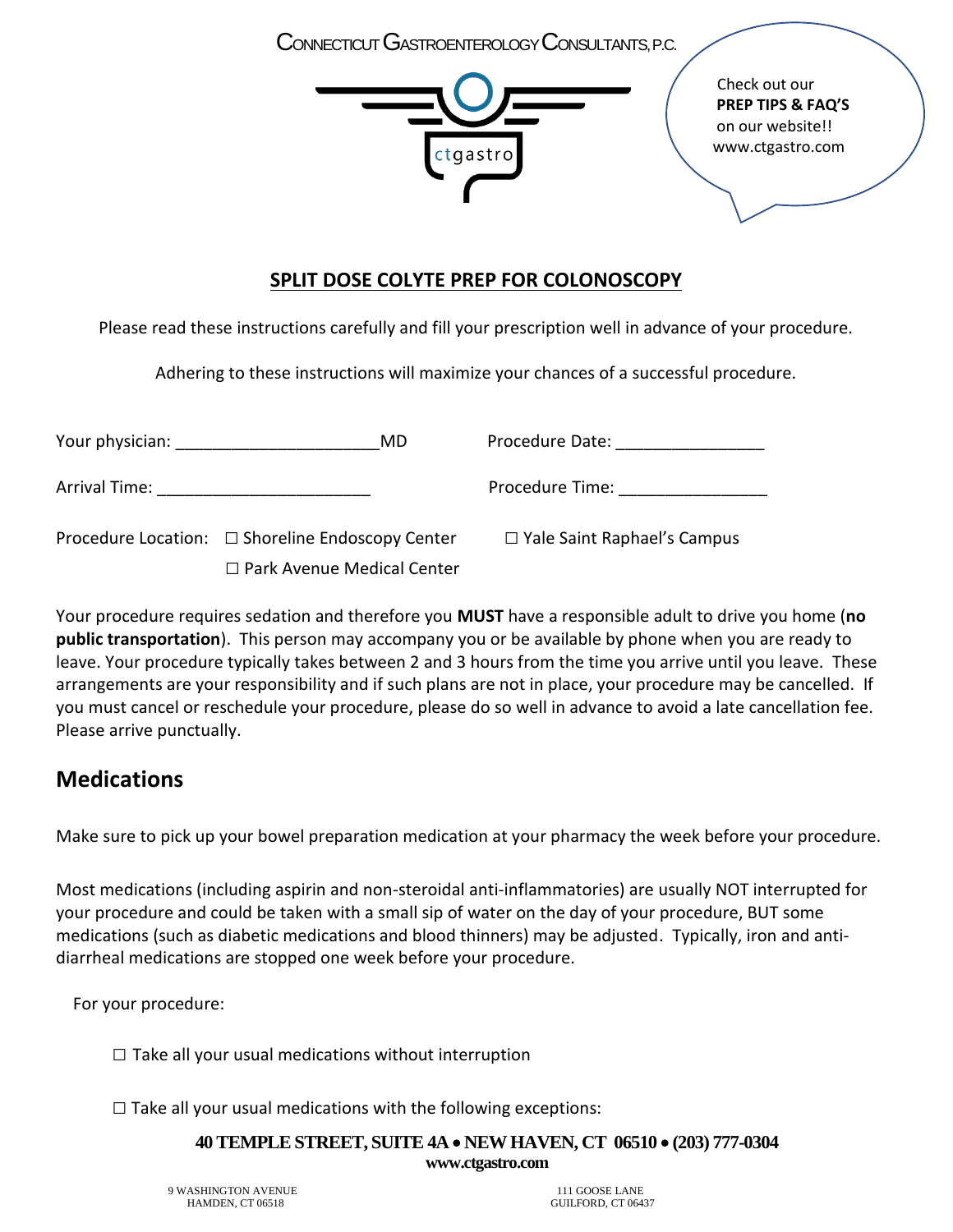## **COLYTE PREP Instructions**

Removing the contents of your colon is essential for a successful colonoscopy. If your bowel is not adequately cleansed, your exam may be limited, and abnormalities may be missed; your procedure could be prolonged; or your exam may be repeated or rescheduled.

## **THE DAY BEFORE your colonoscopy**:

**THE DAY BEFORE** your colonoscopy you can consume a LIGHT breakfast and LIGHT lunch with low fiber foods. **AVOID** whole grains, fibery foods (**NO** nuts, seeds, corn, popcorn, raw vegetables, leafy green vegetables or fruit/berry skins). You can **EAT** carbohydrates (white bread, white pasta, white rice, cereal without fiber), well cooked tender chicken, eggs, fish or lean meats, or mashed potatoes or cooked carrots.

#### **After lunch, only consume clear liquids for the reminder of the day and evening.**

**Clear liquids** include water, coffee/tea, clear broth/bouillon, soda, fruit juice (without pulp), sports drinks such as Gatorade, PowerAde, Italian ice and jello. (**NO red jello or red liquids**). STAY HYDRATED BY DRINKING CLEAR LIQUIDS. Milk and other dairy products or substitutes are NOT allowed. NO alcoholic beverages.

## **THE EVENING BEFORE your colonoscopy**:

Add water to the Colyte container, fill it to the top and refrigerate.

At **6pm**, drink half of the CoLyte solution. (You can drink one 8 oz. glass of the solution every 15 minutes until half of the gallon is consumed)

Then **6 hours before your colonoscopy (at \_\_\_\_\_ AM)**, drink the remainder of the CoLyte solution. You must finish the solution at least 4 hours before your colonoscopy.

If you are having difficulty with the taste of the bowel prep solution, try adding ice and drink it with a straw. You may mix the CoLyte with crystal light flavoring packets.

## **\*\*\*\*\*NOTHING BY MOUTH 4 HOURS BEFORE YOUR COLONOSCOPY\*\*\*\*\***

After taking the laxative prep, you will have diarrhea. In general, stay well hydrated. This will help you feel well and improve the quality of your prep. Rarely patients experience abdominal cramps, bloating, discomfort or nausea. If this occurs give yourself a short break of about 30 minutes. These symptoms typically improve with time for with a bowel movement.

### **Please call with any questions, concerns or symptoms (203)777-0304**